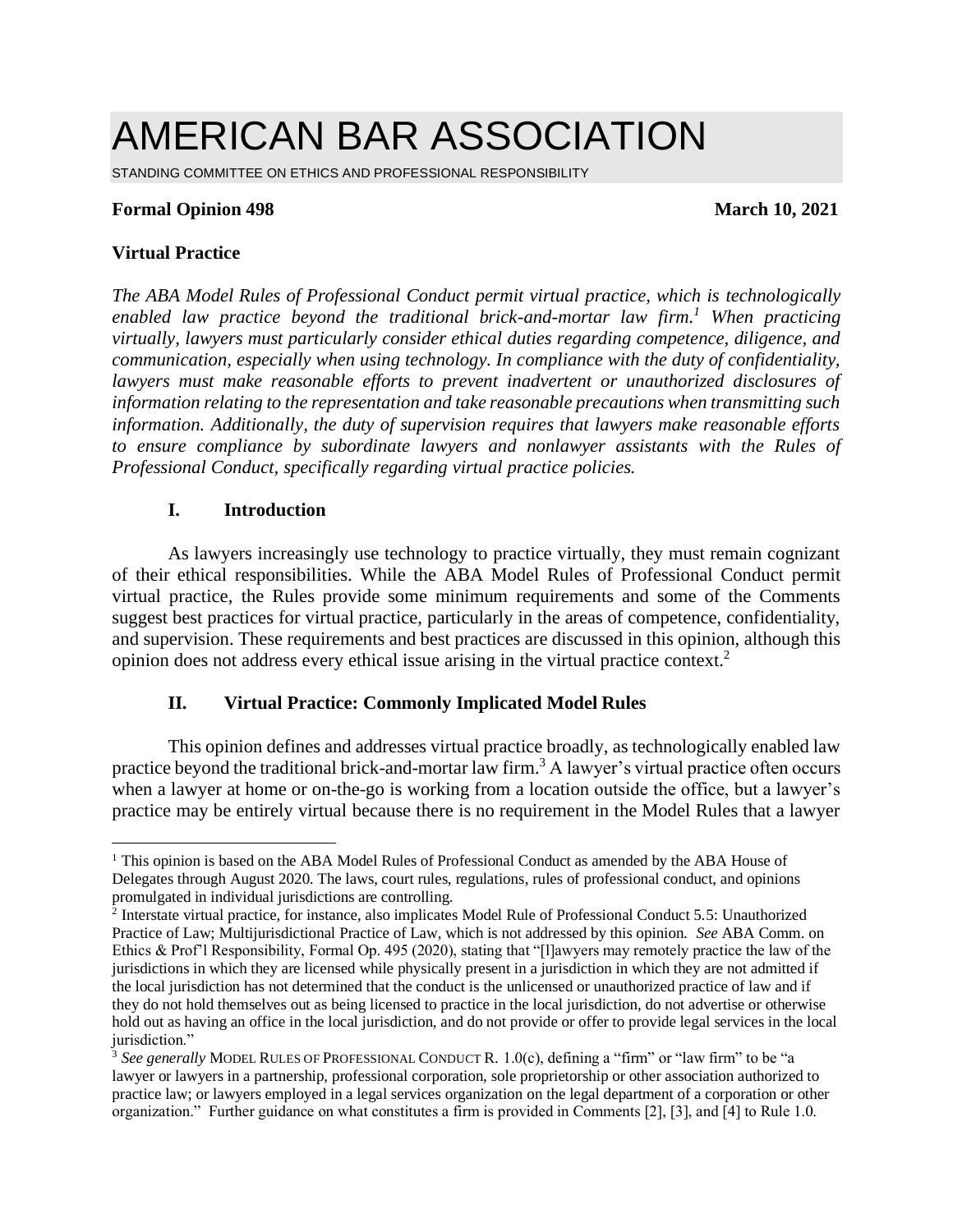have a brick-and-mortar office. Virtual practice began years ago but has accelerated recently, both because of enhanced technology (and enhanced technology usage by both clients and lawyers) and increased need. Although the ethics rules apply to both traditional and virtual law practice,<sup>4</sup> virtual practice commonly implicates the key ethics rules discussed below.

# *A. Commonly Implicated Model Rules of Professional Conduct*

1. Competence, Diligence, and Communication

Model Rules 1.1, 1.3, and 1.4 address lawyers' core ethical duties of competence, diligence, and communication with their clients. Comment [8] to Model Rule 1.1 explains, "To maintain the requisite knowledge and skill [to be competent], a lawyer should keep abreast of changes in the law and its practice, *including the benefits and risks associated with relevant technology*, engage in continuing study and education and comply with all continuing legal education requirements to which the lawyer is subject." (*Emphasis added*). Comment [1] to Rule 1.3 makes clear that lawyers must also "pursue a matter on behalf of a client despite opposition, obstruction or personal inconvenience to the lawyer, and take whatever lawful and ethical measures are required to vindicate a client's cause or endeavor." Whether interacting face-to-face or through technology, lawyers must "reasonably consult with the client about the means by which the client's objectives are to be accomplished; . . . keep the client reasonably informed about the status of the matter; [and] promptly comply with reasonable requests for information.  $\ldots$ <sup>5</sup>. Thus, lawyers should have plans in place to ensure responsibilities regarding competence, diligence, and communication are being fulfilled when practicing virtually.<sup>6</sup>

2. Confidentiality

Under Rule 1.6 lawyers also have a duty of confidentiality to all clients and therefore "shall not reveal information relating to the representation of a client" (absent a specific exception, informed consent, or implied authorization). A necessary corollary of this duty is that lawyers must at least "make reasonable efforts to prevent the inadvertent or unauthorized disclosure of, or unauthorized access to, information relating to the representation of a client."<sup>7</sup> The following non-

<sup>&</sup>lt;sup>4</sup> For example, if a jurisdiction prohibits substantive communications with certain witnesses during court-related proceedings, a lawyer may not engage in such communications either face-to-face or virtually (e.g., during a trial or deposition conducted via videoconferencing). *See, e.g.*, MODEL RULES OF PROF'L CONDUCT R. 3.4(c) (prohibiting lawyers from violating court rules and making no exception to the rule for virtual proceedings). Likewise, lying or stealing is no more appropriate online than it is face-to-face. *See, e.g.*, MODEL RULES OF PROF'L CONDUCT R. 1.15; MODEL RULES OF PROF'L CONDUCT R. 8.4(b)-(c).

<sup>&</sup>lt;sup>5</sup> MODEL RULES OF PROF'L CONDUCT R.  $1.4(a)(2) - (4)$ .

<sup>&</sup>lt;sup>6</sup> Lawyers unexpectedly thrust into practicing virtually must have a business continuation plan to keep clients apprised of their matters and to keep moving those matters forward competently and diligently. ABA Comm. on Ethics & Prof'l Responsibility, Formal Op. 482 (2018) (discussing ethical obligations related to disasters). Though virtual practice is common, if for any reason a lawyer cannot fulfill the lawyer's duties of competence, diligence, and other ethical duties to a client, the lawyer must withdraw from the matter. MODEL RULES OF PROF'L CONDUCT R. 1.16. During and following the termination or withdrawal process, the "lawyer shall take steps to the extent reasonably practicable to protect a client's interests, such as giving reasonable notice to the client, allowing time for employment of other counsel, surrendering papers and property to which the client is entitled and refunding any advance payment of fee or expense that has not been earned or incurred." MODEL RULES OF PROF'L CONDUCT R. 1.16(d).

<sup>7</sup> MODEL RULES OF PROF'L CONDUCT R. 1.6(c).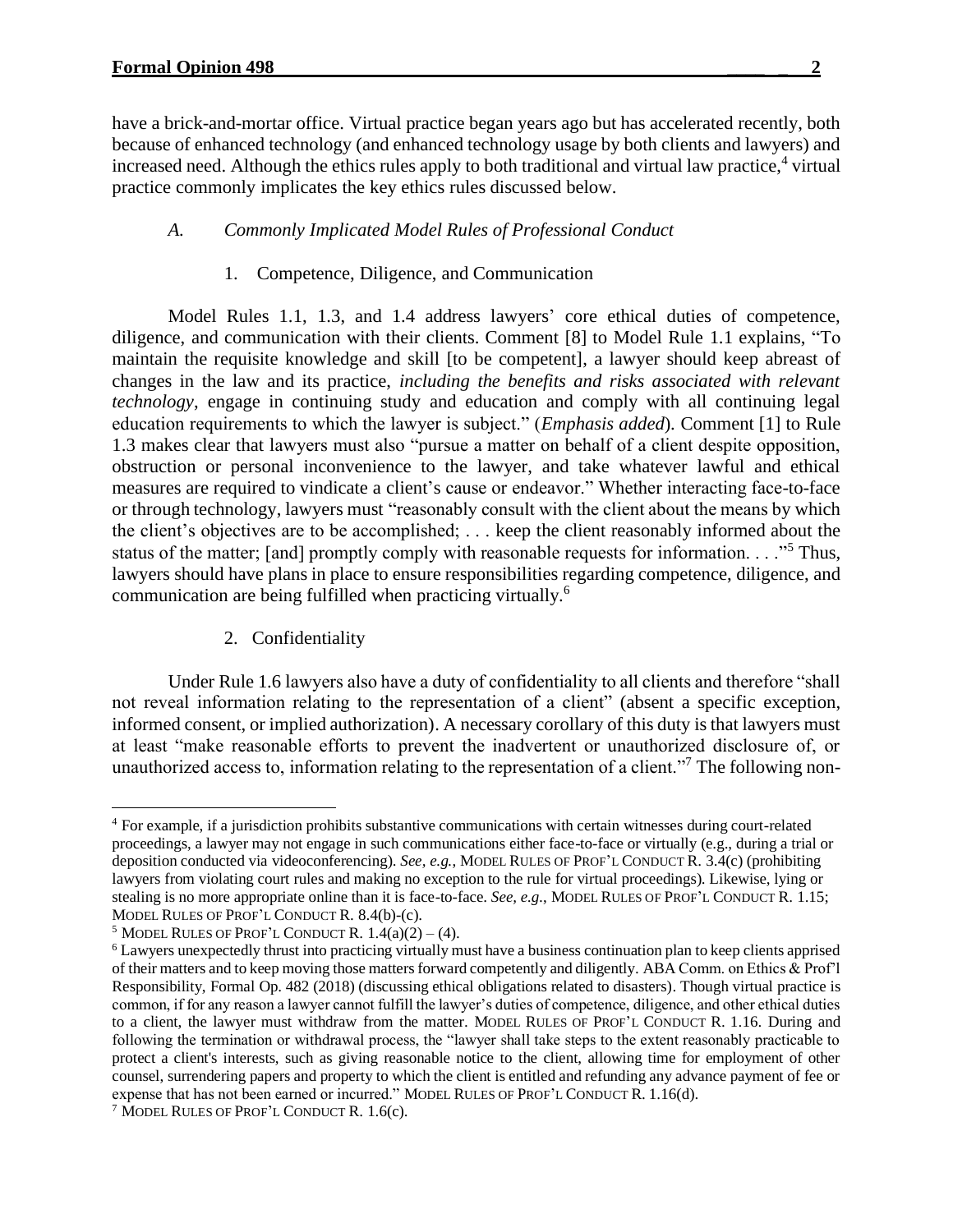exhaustive list of factors may guide the lawyer's determination of reasonable efforts to safeguard confidential information: "the sensitivity of the information, the likelihood of disclosure if additional safeguards are not employed, the cost of employing additional safeguards, the difficulty of implementing the safeguards, and the extent to which the safeguards adversely affect the lawyer's ability to represent clients (e.g., by making a device or important piece of software excessively difficult to use)."<sup>8</sup> As ABA Formal Op. 477R notes, lawyers must employ a "factbased analysis" to these "nonexclusive factors to guide lawyers in making a 'reasonable efforts' determination."

Similarly, lawyers must take reasonable precautions when transmitting communications that contain information related to a client's representation.<sup>9</sup> At all times, but especially when practicing virtually, lawyers must fully consider and implement reasonable measures to safeguard confidential information and take reasonable precautions when transmitting such information. This responsibility "does not require that the lawyer use special security measures if the method of communication affords a reasonable expectation of privacy."<sup>10</sup> However, depending on the circumstances, lawyers may need to take special precautions.<sup>11</sup> Factors to consider to assist the lawyer in determining the reasonableness of the "expectation of confidentiality include the sensitivity of the information and the extent to which the privacy of the communication is protected by law or by a confidentiality agreement."<sup>12</sup> As ABA Formal Op. 477R summarizes, "[a] lawyer generally may transmit information relating to the representation of a client over the Internet without violating the Model Rules of Professional Conduct where the lawyer has undertaken reasonable efforts to prevent inadvertent or unauthorized access."

3. Supervision

Lawyers with managerial authority have ethical obligations to establish policies and procedures to ensure compliance with the ethics rules, and supervisory lawyers have a duty to make reasonable efforts to ensure that subordinate lawyers and nonlawyer assistants comply with the applicable Rules of Professional Conduct.<sup>13</sup> Practicing virtually does not change or diminish this obligation. "A lawyer must give such assistants appropriate instruction and supervision concerning the ethical aspects of their employment, particularly regarding the obligation not to disclose information relating to representation of the client, and should be responsible for their work product."<sup>14</sup> Moreover, a lawyer must "act competently to safeguard information relating to the representation of a client against unauthorized access by third parties and against inadvertent

<sup>8</sup> MODEL RULES OF PROF'L CONDUCT R. 1.6 cmt. [18].

<sup>9</sup> MODEL RULES OF PROF'L CONDUCT R. 1.6 cmt. [19].

<sup>10</sup> *Id.*

 $11$  The opinion cautions, however, that "a lawyer may be required to take special security precautions to protect against the inadvertent or unauthorized disclosure of client information when required by an agreement with the client or by law, or when the nature of the information requires a higher degree of security." ABA Comm. on Ethics & Prof'l Responsibility, Formal Op. 477R (2017).

<sup>12</sup> MODEL RULES OF PROF'L CONDUCT R. 1.6 cmt. [19].

<sup>13</sup> MODEL RULES OF PROF'L CONDUCT R. 5.1 & 5.3. *See, e.g.*, ABA Comm. on Ethics & Prof'l Responsibility, Formal Op. 467 (2014) (discussing managerial and supervisory obligations in the context of prosecutorial offices). *See also* ABA Comm. on Ethics & Prof'l Responsibility, Formal Op. 483 n.6 (2018) (describing the organizational structures of firms as pertaining to supervision).

<sup>14</sup> MODEL RULES OF PROF'L CONDUCT R. 5.3 cmt. [2].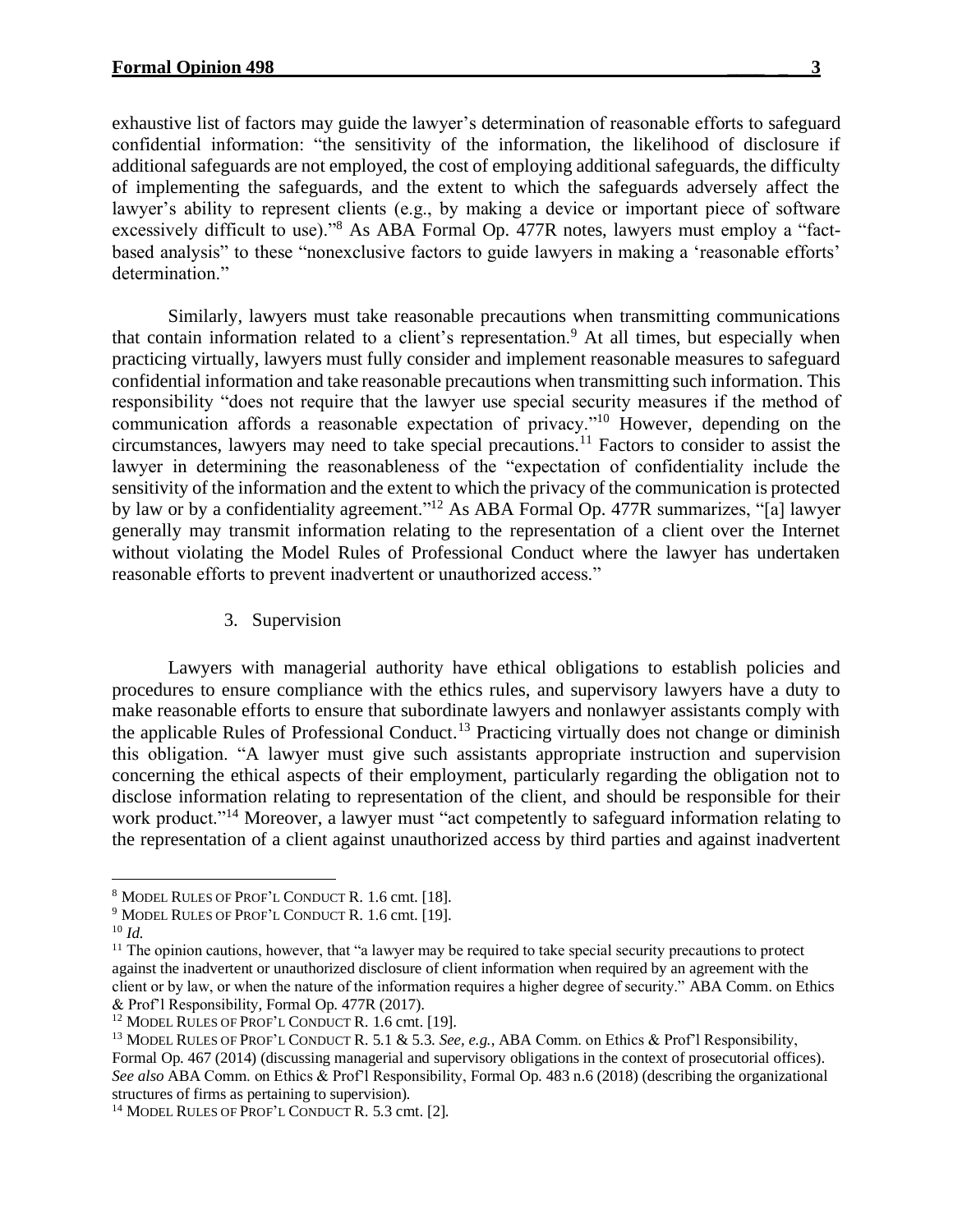or unauthorized disclosure by the lawyer *or other persons who are participating in the representation of the client or who are subject to the lawyer's supervision*."<sup>15</sup> The duty to supervise nonlawyers extends to those both within and outside of the law firm.<sup>16</sup>

### *B. Particular Virtual Practice Technologies and Considerations*

Guided by the rules highlighted above, lawyers practicing virtually need to assess whether their technology, other assistance, and work environment are consistent with their ethical obligations. In light of current technological options, certain available protections and considerations apply to a wide array of devices and services. As ABA Formal Op. 477R noted, a "lawyer has a variety of options to safeguard communications including, for example, using secure internet access methods to communicate, access and store client information (such as through secure Wi-Fi, the use of a Virtual Private Network, or another secure internet portal), using unique complex passwords, changed periodically, implementing firewalls and anti-Malware/Anti-Spyware/Antivirus software on all devices upon which client confidential information is transmitted or stored, and applying all necessary security patches and updates to operational and communications software." Furthermore, "[o]ther available tools include encryption of data that is physically stored on a device and multi-factor authentication to access firm systems." To apply and expand on these protections and considerations, we address some common virtual practice issues below.

### 1. Hard/Software Systems

Lawyers should ensure that they have carefully reviewed the terms of service applicable to their hardware devices and software systems to assess whether confidentiality is protected.<sup>17</sup> To protect confidential information from unauthorized access, lawyers should be diligent in installing any security-related updates and using strong passwords, antivirus software, and encryption. When connecting over Wi-Fi, lawyers should ensure that the routers are secure and should consider using virtual private networks (VPNs). Finally, as technology inevitably evolves, lawyers should periodically assess whether their existing systems are adequate to protect confidential information.

<sup>&</sup>lt;sup>15</sup> MODEL RULES OF PROF'L CONDUCT R. 1.6 cmt. [18] (emphasis added).

<sup>&</sup>lt;sup>16</sup> As noted in Comment [3] to Model Rule 5.3:

When using such services outside the firm, a lawyer must make reasonable efforts to ensure that the services are provided in a manner that is compatible with the lawyer's professional obligations. The extent of this obligation will depend upon the circumstances, including the education, experience and reputation of the nonlawyer; the nature of the services involved; the terms of any arrangements concerning the protection of client information; and the legal and ethical environments of the jurisdictions in which the services will be performed, particularly with regard to confidentiality. See also Rules 1.1 (competence), 1.2 (allocation of authority), 1.4 (communication with client), 1.6 (confidentiality), 5.4(a) (professional independence of the lawyer), and 5.5(a) (unauthorized practice of law).

<sup>&</sup>lt;sup>17</sup> For example, terms and conditions of service may include provisions for data-soaking software systems that collect, track, and use information. Such systems might purport to own the information, reserve the right to sell or transfer the information to third parties, or otherwise use the information contrary to lawyers' duty of confidentiality.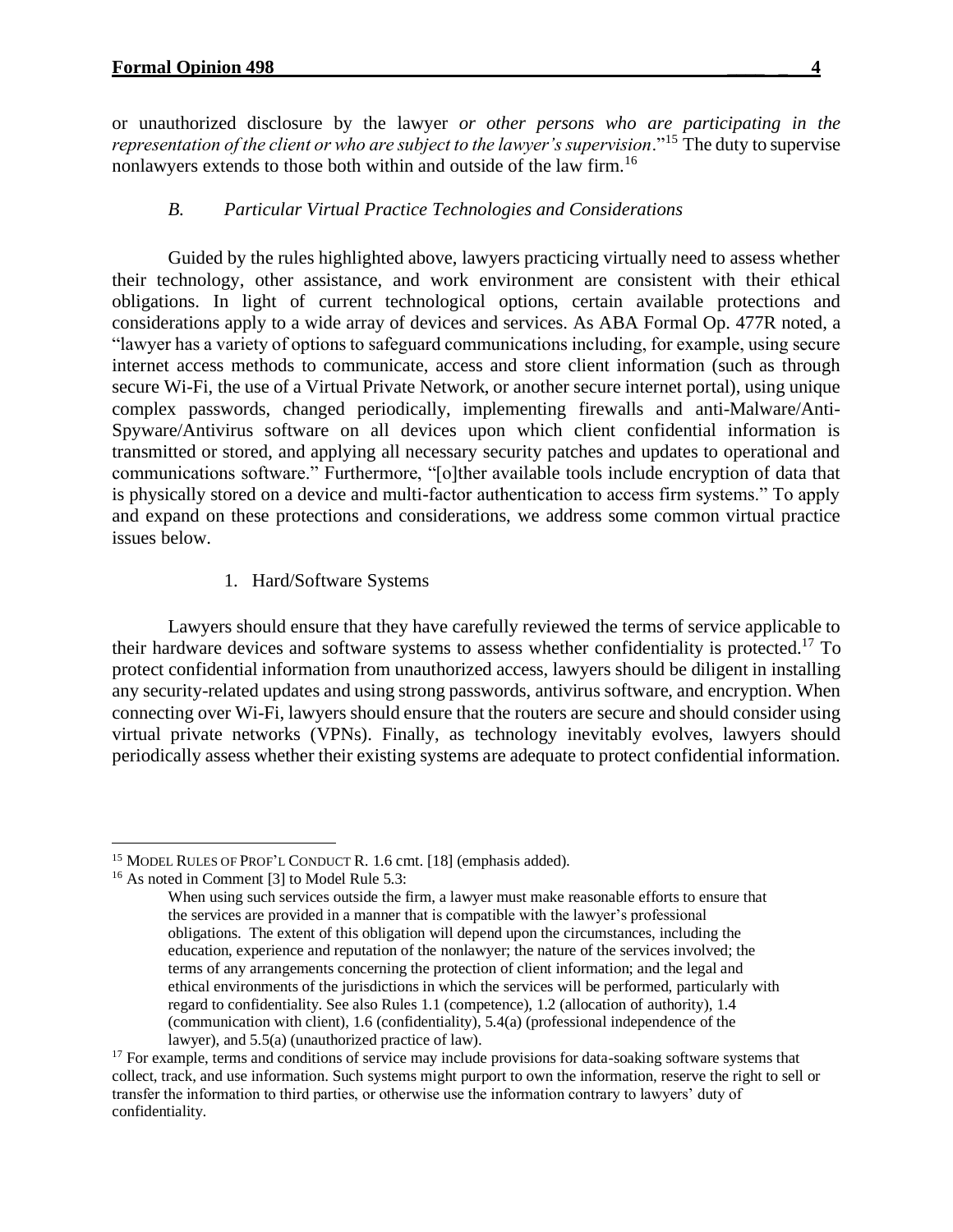## 2. Accessing Client Files and Data

Lawyers practicing virtually (even on short notice) must have reliable access to client contact information and client records. If the access to such "files is provided through a cloud service, the lawyer should (i) choose a reputable company, and (ii) take reasonable steps to ensure that the confidentiality of client information is preserved, and that the information is readily accessible to the lawyer."<sup>18</sup> Lawyers must ensure that data is regularly backed up and that secure access to the backup data is readily available in the event of a data loss. In anticipation of data being lost or hacked, lawyers should have a data breach policy and a plan to communicate losses or breaches to the impacted clients.<sup>19</sup>

### 3. Virtual meeting platforms and videoconferencing

Lawyers should review the terms of service (and any updates to those terms) to ensure that using the virtual meeting or videoconferencing platform is consistent with the lawyer's ethical obligations. Access to accounts and meetings should be only through strong passwords, and the lawyer should explore whether the platform offers higher tiers of security for businesses/enterprises (over the free or consumer platform variants). Likewise, any recordings or transcripts should be secured. If the platform will be recording conversations with the client, it is inadvisable to do so without client consent, but lawyers should consult the professional conduct rules, ethics opinions, and laws of the applicable jurisdiction.<sup>20</sup> Lastly, any client-related meetings or information should not be overheard or seen by others in the household, office, or other remote location, or by other third parties who are not assisting with the representation, $21$  to avoid jeopardizing the attorney-client privilege and violating the ethical duty of confidentiality.

4. Virtual Document and Data Exchange Platforms

In addition to the protocols noted above (e.g., reviewing the terms of service and any updates to those terms), lawyers' virtual document and data exchange platforms should ensure that

- Do not make meetings public;
- Require a meeting password or use other features that control the admittance of guests;
- Do not share a link to a teleconference on an unrestricted publicly available social media post;
- Provide the meeting link directly to specific people;
- Manage screensharing options. For example, many of these services allow the host to change screensharing to "Host Only;"
- Ensure users are using the updated version of remote access/meeting applications.

<sup>18</sup> ABA Comm. on Ethics & Prof'l Responsibility, Formal Op. 482 (2018).

<sup>19</sup> *See, e.g.*, ABA Comm. on Ethics & Prof'l Responsibility, Formal Op. 483 (2018) ("Even lawyers who, (i) under Model Rule 1.6(c), make 'reasonable efforts to prevent the ... unauthorized disclosure of, or unauthorized access to, information relating to the representation of a client,' (ii) under Model Rule 1.1, stay abreast of changes in technology, and (iii) under Model Rules 5.1 and 5.3, properly supervise other lawyers and third-party electronicinformation storage vendors, may suffer a data breach. When they do, they have a duty to notify clients of the data breach under Model Rule 1.4 in sufficient detail to keep clients 'reasonably informed' and with an explanation 'to the extent necessary to permit the client to make informed decisions regarding the representation.'"). <sup>20</sup> *See, e.g.*, ABA Comm. on Ethics & Prof'l Responsibility, Formal Op. 01-422 (2001).

<sup>&</sup>lt;sup>21</sup> Pennsylvania recently highlighted the following best practices for videoconferencing security:

Pennsylvania Bar Ass'n Comm. on Legal Ethics & Prof'l Responsibility, Formal Op. 2020-300 (2020) (citing an FBI press release warning of teleconference and online classroom hacking).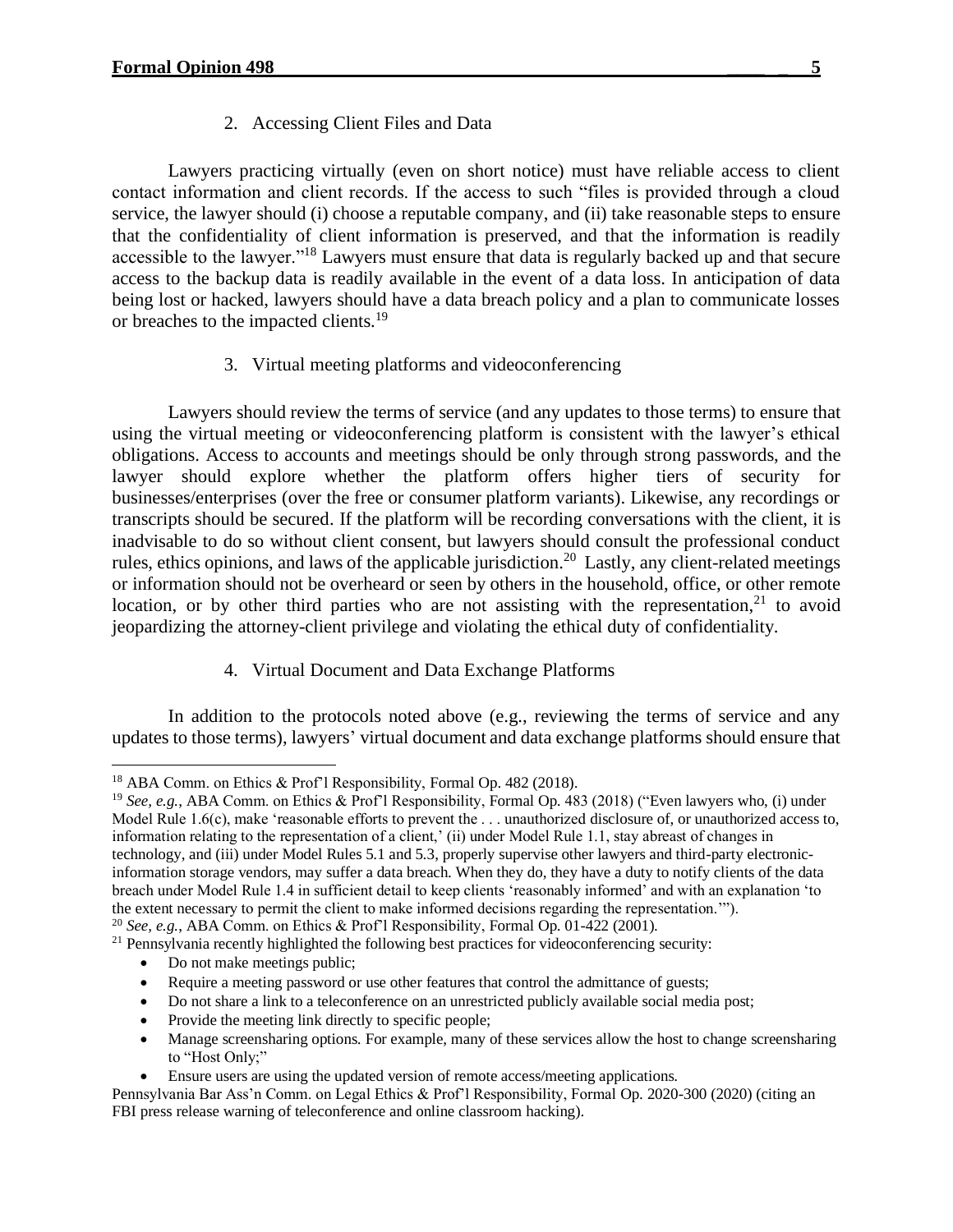documents and data are being appropriately archived for later retrieval and that the service or platform is and remains secure. For example, if the lawyer is transmitting information over email, the lawyer should consider whether the information is and needs to be encrypted (both in transit and in storage). $^{22}$ 

5. Smart Speakers, Virtual Assistants, and Other Listening-Enabled Devices

Unless the technology is assisting the lawyer's law practice, the lawyer should disable the listening capability of devices or services such as smart speakers, virtual assistants, and other listening-enabled devices while communicating about client matters. Otherwise, the lawyer is exposing the client's and other sensitive information to unnecessary and unauthorized third parties and increasing the risk of hacking.

6. Supervision

The virtually practicing managerial lawyer must adopt and tailor policies and practices to ensure that all members of the firm and any internal or external assistants operate in accordance with the lawyer's ethical obligations of supervision.<sup>23</sup> Comment [2] to Model Rule 5.1 notes that "[s]uch policies and procedures include those designed to detect and resolve conflicts of interest, identify dates by which actions must be taken in pending matters, account for client funds and property and ensure that inexperienced lawyers are properly supervised."

a. Subordinates/Assistants

The lawyer must ensure that law firm tasks are being completed in a timely, competent, and secure manner.<sup>24</sup> This duty requires regular interaction and communication with, for example,

<sup>22</sup> *See, e.g.*, ABA Comm. on Ethics & Prof'l Responsibility, Formal Op. 477R (2017) (noting that "it is not always reasonable to rely on the use of unencrypted email").

<sup>23</sup> As ABA Formal Op. 477R noted:

In the context of electronic communications, lawyers must establish policies and procedures, and periodically train employees, subordinates and others assisting in the delivery of legal services, in the use of reasonably secure methods of electronic communications with clients. Lawyers also must instruct and supervise on reasonable measures for access to and storage of those communications. Once processes are established, supervising lawyers must follow up to ensure these policies are being implemented and partners and lawyers with comparable managerial authority must periodically reassess and update these policies. This is no different than the other obligations for supervision of office practices and procedures to protect client information.

<sup>&</sup>lt;sup>24</sup> The New York County Lawyers Association Ethics Committee recently described some aspects to include in the firm's practices and policies:

<sup>•</sup> Monitoring appropriate use of firm networks for work purposes.

<sup>•</sup> Tightening off-site work procedures to ensure that the increase in worksites does not similarly increase the entry points for a data breach.

<sup>•</sup> Monitoring adherence to firm cybersecurity procedures (e.g., not processing or transmitting work across insecure networks, and appropriate storage of client data and work product).

<sup>•</sup> Ensuring that working at home has not significantly increased the likelihood of an inadvertent disclosure through misdirection of a transmission, possibly because the lawyer or nonlawyer was distracted by a child, spouse, parent or someone working on repair or maintenance of the home.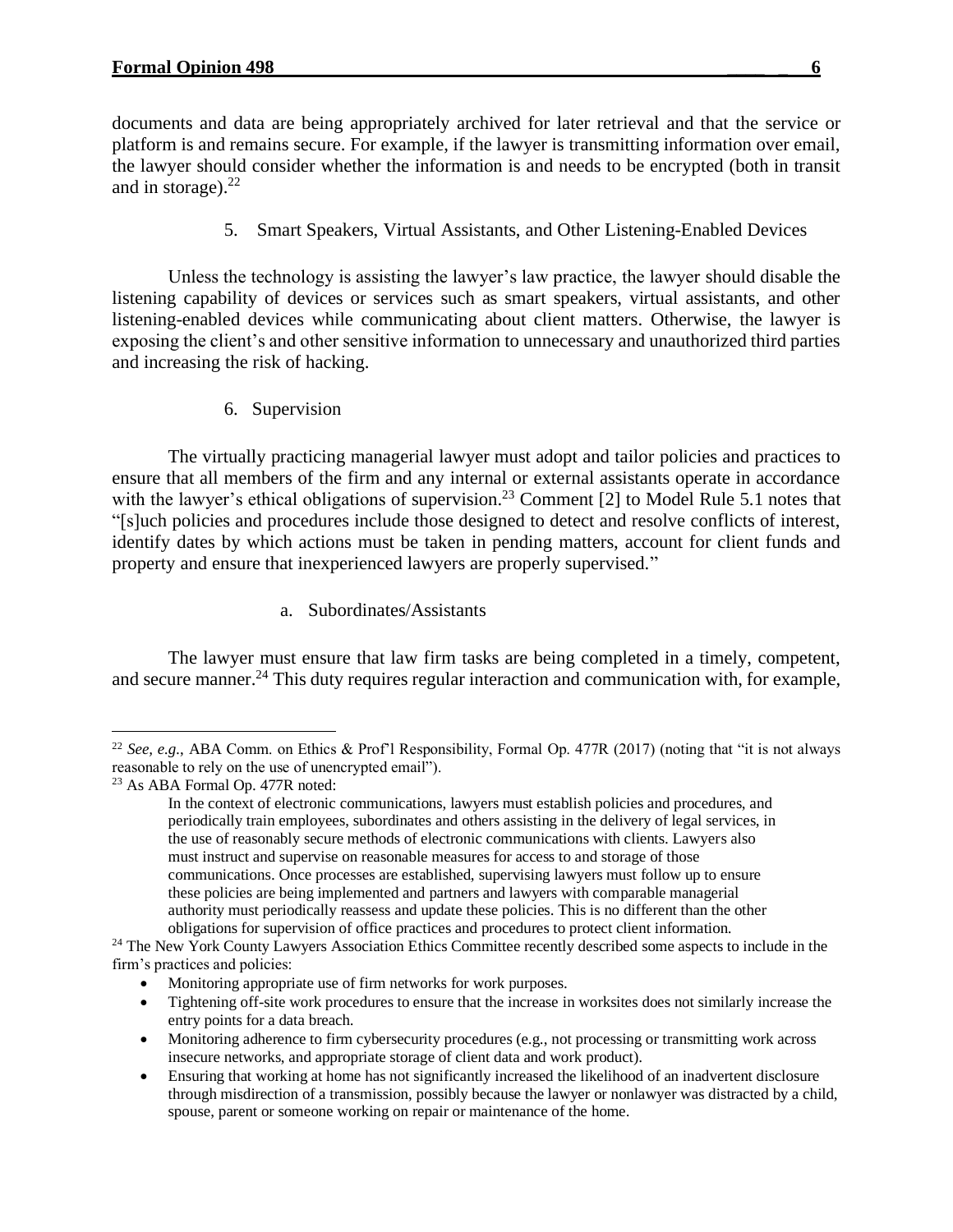associates, legal assistants, and paralegals. Routine communication and other interaction are also advisable to discern the health and wellness of the lawyer's team members.<sup>25</sup>

One particularly important subject to supervise is the firm's bring-your-own-device (BYOD) policy. If lawyers or nonlawyer assistants will be using their own devices to access, transmit, or store client-related information, the policy must ensure that security is tight (e.g., strong passwords to the device and to any routers, access through VPN, updates installed, training on phishing attempts), that any lost or stolen device may be remotely wiped, that client-related information cannot be accessed by, for example, staff members' family or others, and that clientrelated information will be adequately and safely archived and available for later retrieval.<sup>26</sup>

Similarly, all client-related information, such as files or documents, must not be visible to others by, for example, implementing a "clean desk" (and "clean screen") policy to secure documents and data when not in use. As noted above in the discussion of videoconferencing, client-related information also should not be visible or audible to others when the lawyer or nonlawyer is on a videoconference or call. In sum, all law firm employees and lawyers who have access to client information must receive appropriate oversight and training on the ethical obligations to maintain the confidentiality of such information, including when working virtually.

#### b. Vendors and Other Assistance

Lawyers will understandably want and may need to rely on information technology professionals*,* outside support staff (e.g., administrative assistants, paralegals, investigators), and vendors. The lawyer must ensure that all of these individuals or services comply with the lawyer's obligation of confidentiality and other ethical duties. When appropriate, lawyers should consider use of a confidentiality agreement,  $27$  and should ensure that all client-related information is secure, indexed, and readily retrievable.

#### 7. Possible Limitations of Virtual Practice

Virtual practice and technology have limits. For example, lawyers practicing virtually must make sure that trust accounting rules, which vary significantly across states, are followed.<sup>28</sup> The

<sup>•</sup> Ensuring that sufficiently frequent "live" remote sessions occur between supervising attorneys and supervised attorneys to achieve effective supervision as described in [New York Rule of Professional Conduct] 5.1(c).

N.Y. County Lawyers Ass'n Comm. on Prof'l Ethics, Formal Op. 754-2020 (2020).

<sup>25</sup> *See* ABA MODEL REGULATORY OBJECTIVES FOR THE PROVISION OF LEGAL SERVICES para. I (2016).

<sup>&</sup>lt;sup>26</sup> For example, a lawyer has an obligation to return the client's file when the client requests or when the representation ends. *See, e.g.*, MODEL RULES OF PROF'L CONDUCT R. 1.16(d). This important obligation cannot be fully discharged if important documents and data are located in staff members' personal computers or houses and are not indexed or readily retrievable by the lawyer.

<sup>27</sup> *See, e.g.*, Mo. Bar Informal Advisory Op. 20070008 & 20050068.

<sup>28</sup> *See* MODEL RULES OF PROF'L CONDUCT R. 1.15; *See, e.g.*, ABA Comm. on Ethics & Prof'l Responsibility, Formal Op. 482 (2018) ("Lawyers also must take reasonable steps in the event of a disaster to ensure access to funds the lawyer is holding in trust. A lawyer's obligations with respect to these funds will vary depending on the circumstances. Even before a disaster, all lawyers should consider (i) providing for another trusted signatory on trust